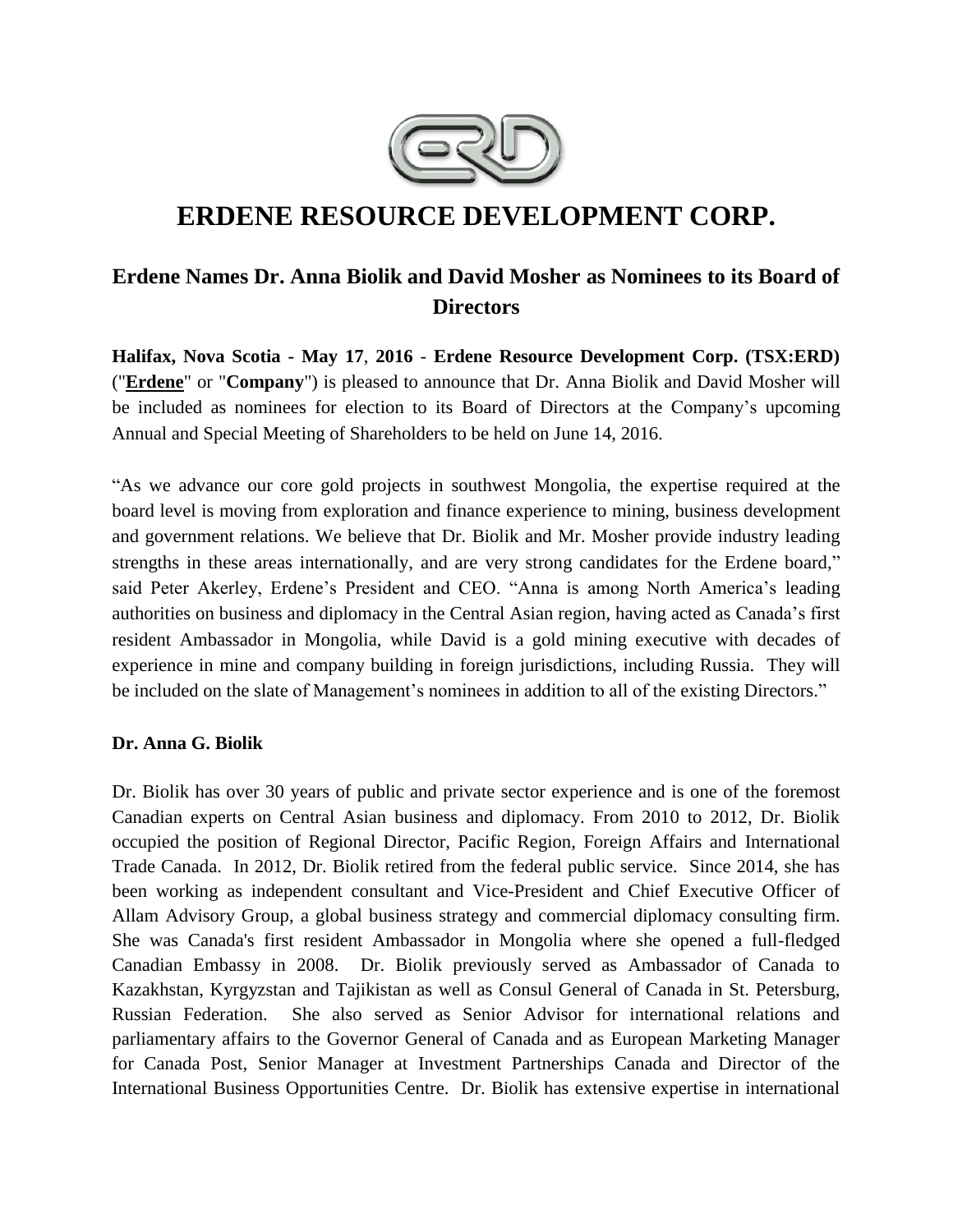commerce and has worked closely with Canadian companies in emerging markets. Dr. Biolik currently serves as external member of the Program and Research Council at Royal Roads University in Victoria, BC and as Canadian Board Director to the North America-Mongolia Business Council. Dr. Biolik is also a member of the Institute of Public Administration of Canada. She holds a Ph.D. from the University of Montreal and is fluent in English, French, Russian and Polish.

### **Mr. David Mosher**

Mr. David Mosher is a mining executive with over thirty-five years of international experience. From 1992 to 2008, David was President and CEO of High River Gold Mines Ltd., a TSX listed company involved in the exploration, development and production of gold in Canada, Africa and Russia. In that role, he negotiated the acquisition of two producing Russian gold mines, completed mining investment agreements with the government of Burkina Faso, raised over \$300 million to support the company's growth, and supervised the development of two open pit gold mines (the Taparko gold mine in Burkina Faso, and the Berezitovy gold mine in Russia). He has served on many boards including Cambior Inc. and earlier in his career was project manager for Pancontinental Mining Limited, where he and his team discovered and outlined the largest uranium deposit in the world at that time (the Jabiluka deposits in northern Australia).

Over the past decade, Mr. Mosher has been active in the restructuring and refinancing of a number of junior resource companies, both private and public, and currently serves as a director of several mining and exploration companies, including Pancontinental Uranium Corporation (TSX-V) and Pelangio Exploration Inc. (TSX-V). Mr. Mosher received his B.Sc. degree in geology from Acadia University.

#### **About Erdene**

Erdene Resource Development Corp. is a Canada-based resource company focused on the acquisition, exploration, and development of base and precious metals in underexplored and highly prospective Mongolia. The Company holds four exploration licenses and a mining license in southwest Mongolia. These include: Altan Nar – an extensive, high-grade, near-surface, goldpolymetallic project that the Company is advancing toward a production decision, however the Company has not yet completed a mining study to support the technical feasibility and economic viability of Altan Nar; Bayan Khundii – a high-grade gold discovery made in Q2-2015 that the Company is actively exploring; Khuvyn Khar – an early-stage, copper-silver porphyry project with multiple drill targets and significant copper intersections; Zuun Mod – a large molybdenumcopper porphyry deposit; and Altan Arrow – an early-stage, high-grade, gold-silver project. In addition to the above properties, the Company has an Alliance with Teck Resources Limited on